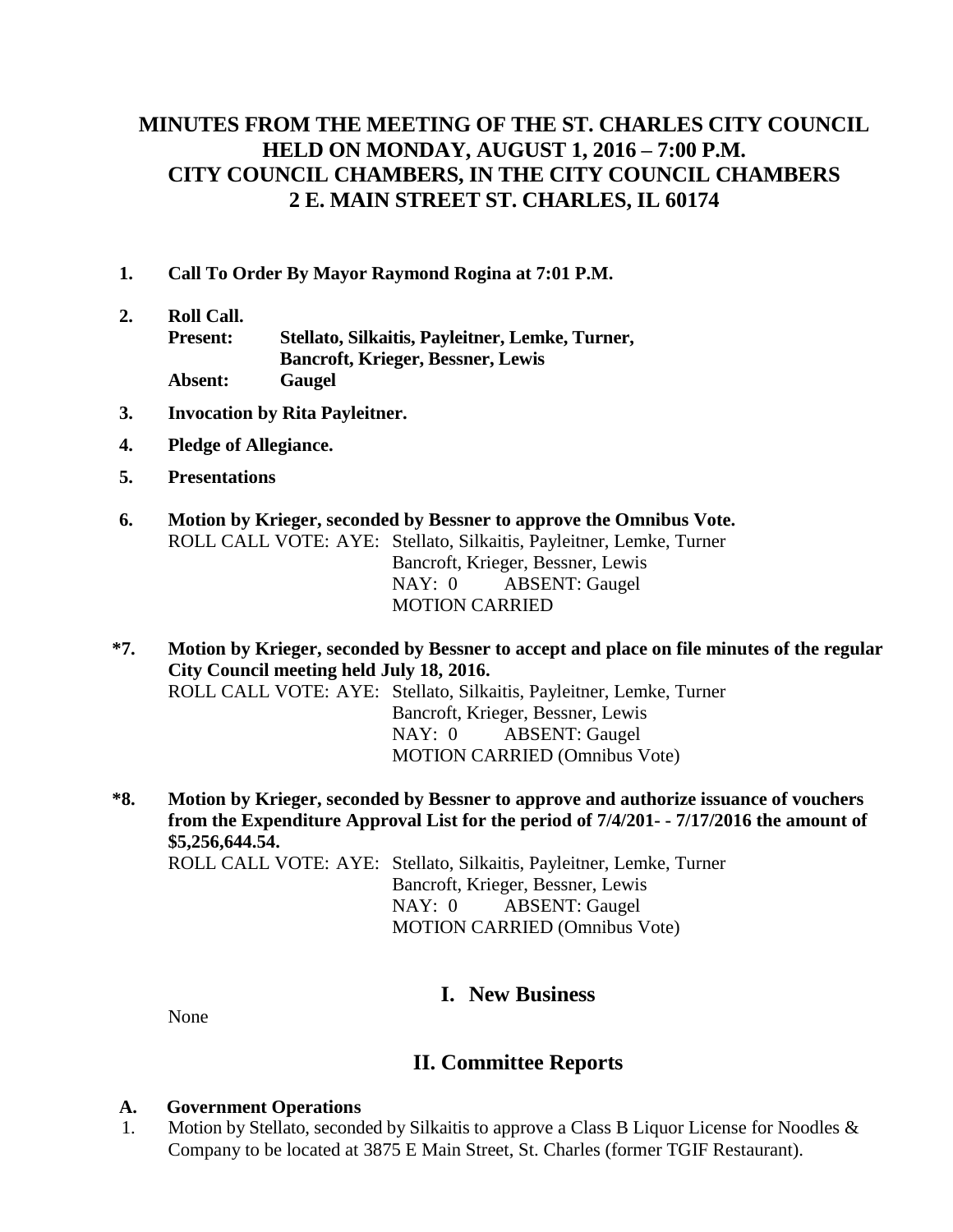ROLL CALL VOTE: AYE: Stellato, Silkaitis, Payleitner, Lemke, Turner Bancroft, Bessner, Lewis

NAY: Krieger ABSENT: Gaugel

MOTION CARRIED

- 2. REMOVED: Motion to approve a Class C Liquor License for Dawn's VooDoo Room to be located at 214 W Main Street, St. Charles (former Acquaviva Winery).
- \*3. Motion by Krieger, seconded by Bessner to approve a Massage Establishment license for St. Charles Park District to be located at 1050 Dunham Road, St. Charles. ROLL CALL VOTE: AYE: Stellato, Silkaitis, Payleitner, Lemke, Turner

Bancroft, Krieger, Bessner, Lewis

NAY: 0 ABSENT: Gaugel

MOTION CARRIED (Omnibus Vote)

\*4. Motion by Krieger, seconded by Bessner to approve the St. Charles History Museum Service Agreement for the St. Charles History Museum and funding in the amount of \$31,500 for FY 2016/17.

ROLL CALL VOTE: AYE: Stellato, Silkaitis, Payleitner, Lemke, Turner

Bancroft, Krieger, Bessner, Lewis

NAY: 0 ABSENT: Gaugel

- MOTION CARRIED (Omnibus Vote)
- \*5. Motion by Krieger, seconded by Bessner to approve funding allocation requests of the St. Charles 708 Mental Health Board agencies for FY2016/17. ROLL CALL VOTE: AYE: Stellato, Silkaitis, Payleitner, Lemke, Turner Bancroft, Krieger, Bessner, Lewis NAY: 0 ABSENT: Gaugel

MOTION CARRIED (Omnibus Vote)

\*6. Motion by Krieger, seconded by Bessner to approve an **Ordinance 2016-M-33** Providing for the Issuance of General Obligation Corporate Purpose Bonds, Series 2016A, and General Obligation Corporate Purpose Refunding Bonds, Series 2016B, of the City of St. Charles, Kane and DuPage Counties, Illinois, authorizing the execution of a bond order and escrow agreement in connection therewith, providing for the levy and collection of a direct annual tax sufficient for the payment of the principal of and interest on said bonds and authorizing the sale of said bonds to Robert W. Baird & Co. Incorporated.

ROLL CALL VOTE: AYE: Stellato, Silkaitis, Payleitner, Lemke, Turner Bancroft, Krieger, Bessner, Lewis NAY: 0 ABSENT: Gaugel MOTION CARRIED (Omnibus Vote)

### **B. Government Services**

\*1. Motion by Krieger, seconded by Bessner to accept and place on file the Minutes of the June 27, 2016 Government Services Committee Meeting. ROLL CALL VOTE: AYE: Stellato, Silkaitis, Payleitner, Lemke, Turner

Bancroft, Krieger, Bessner, Lewis NAY: 0 ABSENT: Gaugel

MOTION CARRIED (Omnibus Vote)

\*2. Motion by Krieger, seconded by Bessner to approve a **Resolution 2016-85** Authorizing the Mayor and City Clerk of the City of St. Charles to approve a Kinetic Sculpture Project on behalf of the River Corridor Foundation.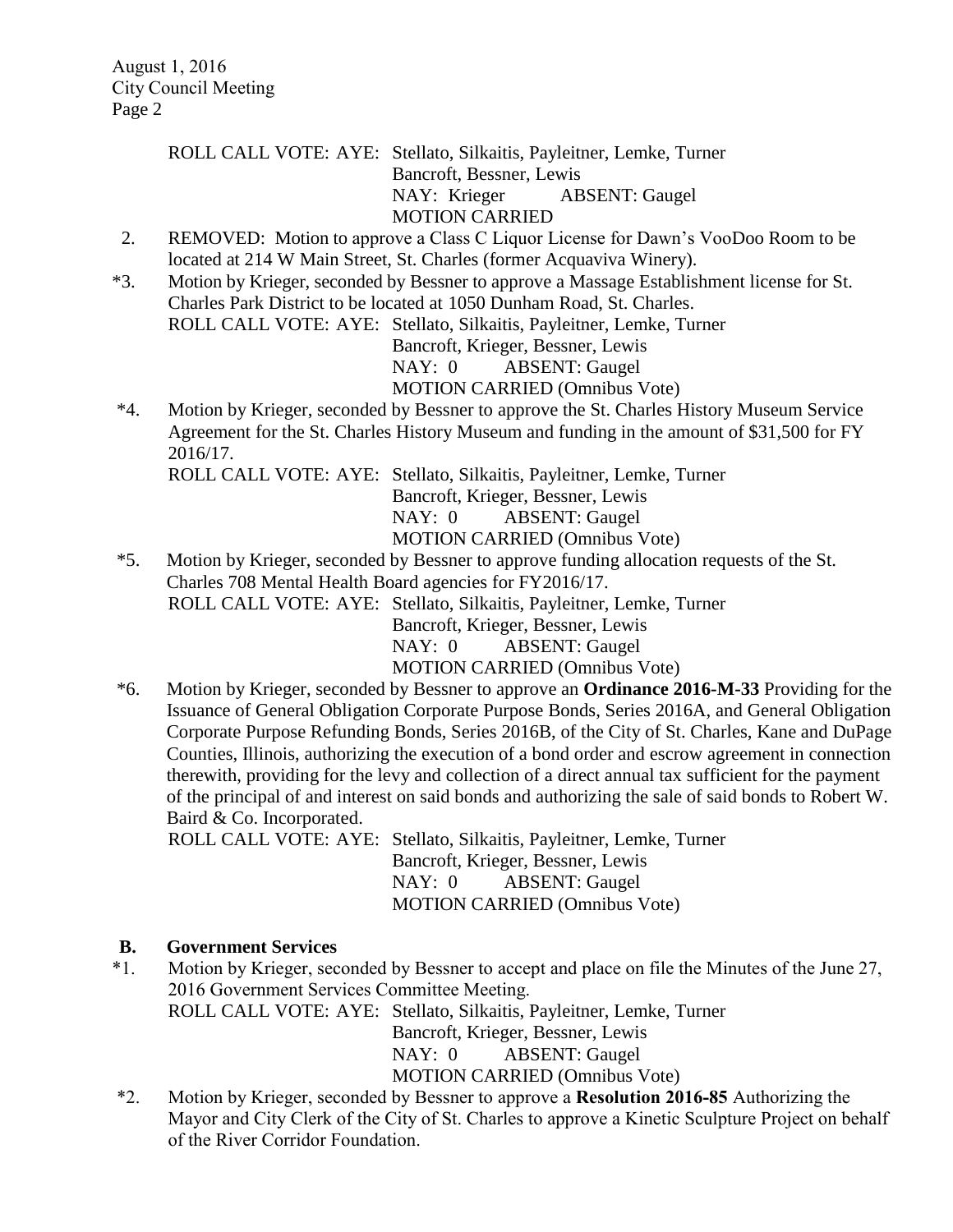ROLL CALL VOTE: AYE: Stellato, Silkaitis, Payleitner, Lemke, Turner Bancroft, Krieger, Bessner, Lewis NAY: 0 ABSENT: Gaugel MOTION CARRIED (Omnibus Vote)

\*3. Motion by Krieger, seconded by Bessner to approve a **Resolution 2016-86** Authorizing the Mayor and City Clerk of the City of St. Charles to approve the Bob Leonard Walk Site Improvement Project on behalf of the River Corridor Foundation. ROLL CALL VOTE: AYE: Stellato, Silkaitis, Payleitner, Lemke, Turner

Bancroft, Krieger, Bessner, Lewis

NAY: 0 ABSENT: Gaugel

MOTION CARRIED (Omnibus Vote)

4. Motion by Turner, seconded by Lemke to approve a **Resolution 8016-87** Authorizing the Mayor and City Clerk of the City of St. Charles to award a Contract to for Design Engineering Services for Digested Sludge Storage and Digesters Rehabilitation Project to Trotter and Associates, Inc. ROLL CALL VOTE: AYE: Stellato, Silkaitis, Payleitner, Lemke, Turner

Bancroft, Krieger, Bessner, Lewis

NAY: 0 ABSENT: Gaugel

#### MOTION CARRIED

\*5. Motion by Krieger, seconded by Bessner to approve a **Resolution 2016-88** Authorizing the Mayor and City Clerk of the City of St. Charles to award the Bid to for the Sanitary and Storm Sewer Lining Program to SAK Construction.

ROLL CALL VOTE: AYE: Stellato, Silkaitis, Payleitner, Lemke, Turner

Bancroft, Krieger, Bessner, Lewis

NAY: 0 ABSENT: Gaugel

MOTION CARRIED (Omnibus Vote)

\*6. Motion by Krieger, seconded by Bessner to approve a Resolution Authorizing the Mayor and City Clerk of the City of St. Charles to execute a Resolution with the Illinois Department of Transportation for the Red Gate Road Resurfacing (LAFO) Project. ROLL CALL VOTE: AYE: Stellato, Silkaitis, Payleitner, Lemke, Turner

Bancroft, Krieger, Bessner, Lewis

NAY: 0 ABSENT: Gaugel

MOTION CARRIED (Omnibus Vote)

\*7. Motion by Krieger, seconded by Bessner to approve a **Resolution 2016-89** Authorizing the Mayor and City Clerk of the City of St. Charles to approve Design Engineering Services Agreement for the IL Route 31 Culvert Project to WBK, LLC.

ROLL CALL VOTE: AYE: Stellato, Silkaitis, Payleitner, Lemke, Turner

Bancroft, Krieger, Bessner, Lewis

NAY: 0 ABSENT: Gaugel

MOTION CARRIED (Omnibus Vote)

\*8. Motion by Krieger, seconded by Bessner to approve a **Resolution 2016-90** Authorizing the Mayor and City Clerk of the City of St. Charles to approve a Consulting Engineering Services Agreement for the Watershed Plan for the  $7<sup>th</sup>$  Avenue Creek to H.R. Green, Inc. ROLL CALL VOTE: AYE: Stellato, Silkaitis, Payleitner, Lemke, Turner Bancroft, Krieger, Bessner, Lewis NAY: 0 ABSENT: Gaugel

MOTION CARRIED (Omnibus Vote)

\*9. Motion by Krieger, seconded by Bessner to approve a **Resolution 2016-91** Authorizing the Mayor and City Clerk of the City of St. Charles to approve Consulting Engineering Services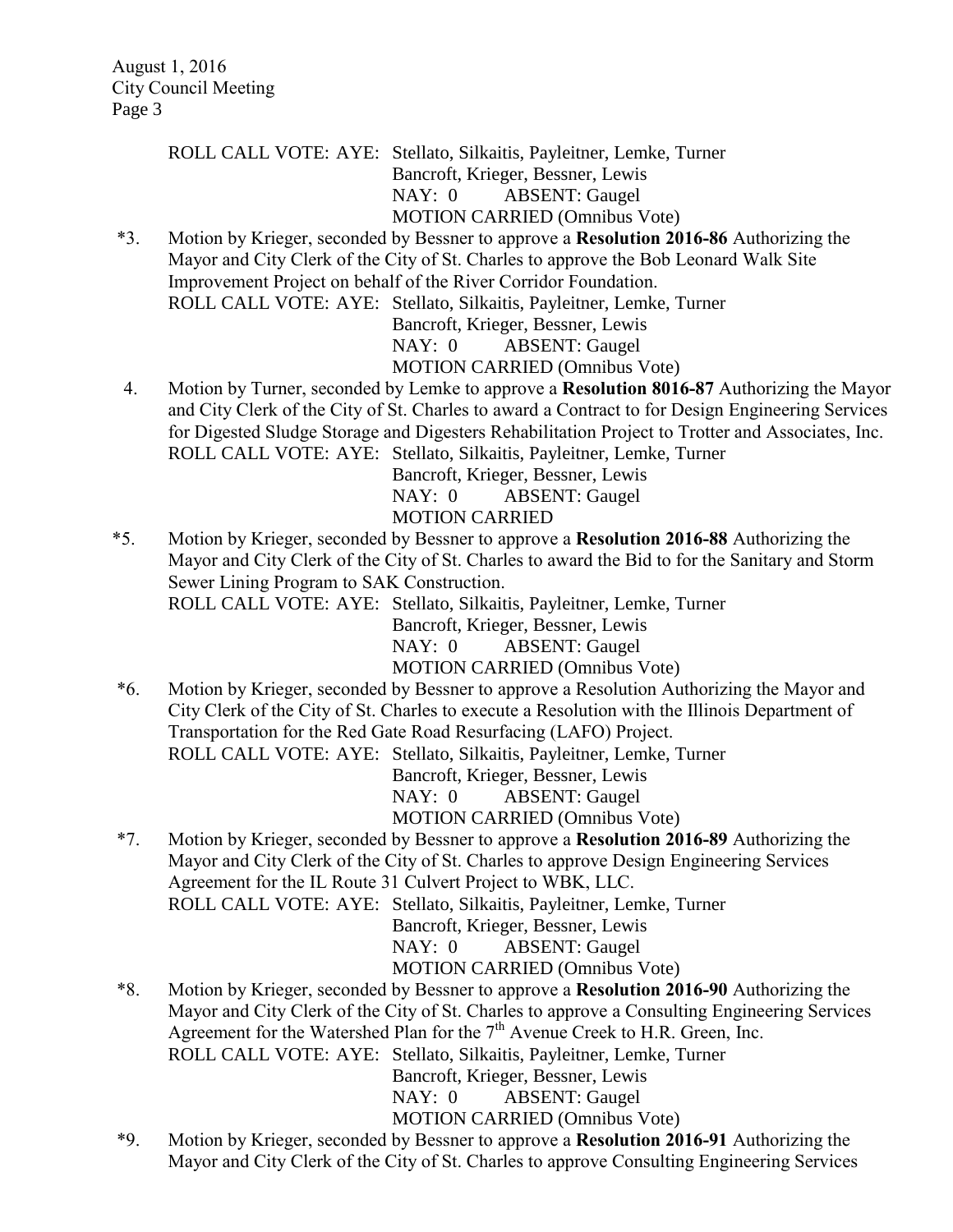August 1, 2016 City Council Meeting Page 4

> Agreement for the Watershed Plan for the State Street Creek Stormwater and Watershed Plan to H.R. Green, Inc.

ROLL CALL VOTE: AYE: Stellato, Silkaitis, Payleitner, Lemke, Turner

Bancroft, Krieger, Bessner, Lewis

NAY: 0 ABSENT: Gaugel

MOTION CARRIED (Omnibus Vote)

10. Motion by Turner, seconded by Lewis to approve a **Resolution 2016-92** Authorizing the Mayor and City Clerk of the City of St. Charles to approve the Authorization of Change Order No. 3 with Martam Construction for the North  $5<sup>th</sup>$  Avenue Watermain Project. ROLL CALL VOTE: AYE: Stellato, Silkaitis, Payleitner, Lemke, Turner

Bancroft, Krieger, Bessner, Lewis

NAY: 0 ABSENT: Gaugel

### MOTION CARRIED

11. Motion by Turner, seconded by Lewis to approve a **Resolution 2016-93** Authorizing the Mayor and City Clerk of the City of St. Charles to approve the Authorization of Contract Addendum No. 1 with Trotter  $\&$  Associates for the North  $5<sup>th</sup>$  Avenue Watermain Project. ROLL CALL VOTE: AYE: Stellato, Silkaitis, Payleitner, Lemke, Turner

Bancroft, Krieger, Bessner, Lewis NAY: 0 ABSENT: Gaugel MOTION CARRIED

\*12. Motion by Krieger, seconded by Bessner to approve a **Resolution 2016-94** Authorizing the Mayor and City Clerk of the City of St. Charles to award the Bid and approve Purchase Order for the Public Works Roof Rehabilitation Project to J.L. Adler Roofing and Sheet Metal, Inc. ROLL CALL VOTE: AYE: Stellato, Silkaitis, Payleitner, Lemke, Turner

Bancroft, Krieger, Bessner, Lewis

NAY: 0 ABSENT: Gaugel

MOTION CARRIED (Omnibus Vote)

\*13. Motion by Krieger, seconded by Bessner to approve a **Resolution 2016-95** Authorizing the Mayor and City Clerk of the City of St. Charles to award the Bid and approve Purchase Order for the Stuarts Crossing Basin 106c Shoreline Stabilization Project to V3 Construction Group. ROLL CALL VOTE: AYE: Stellato, Silkaitis, Payleitner, Lemke, Turner

Bancroft, Krieger, Bessner, Lewis

NAY: 0 ABSENT: Gaugel

MOTION CARRIED (Omnibus Vote)

\*14. Motion by Krieger, seconded by Bessner to approve a **Resolution 2016-96** Authorizing the Mayor and City Clerk of the City of St. Charles to approve Purchase Order to for Supplemental Concrete Restoration to Geneva Construction Company.

ROLL CALL VOTE: AYE: Stellato, Silkaitis, Payleitner, Lemke, Turner

Bancroft, Krieger, Bessner, Lewis

NAY: 0 ABSENT: Gaugel

MOTION CARRIED (Omnibus Vote)

\*15. Motion by Krieger, seconded by Bessner to approve Street and Parking Lot Closures and Amplification for the 2016 Scarecrow Festival taking place October 7-9, 2016. ROLL CALL VOTE: AYE: Stellato, Silkaitis, Payleitner, Lemke, Turner Bancroft, Krieger, Bessner, Lewis

NAY: 0 ABSENT: Gaugel

MOTION CARRIED (Omnibus Vote)